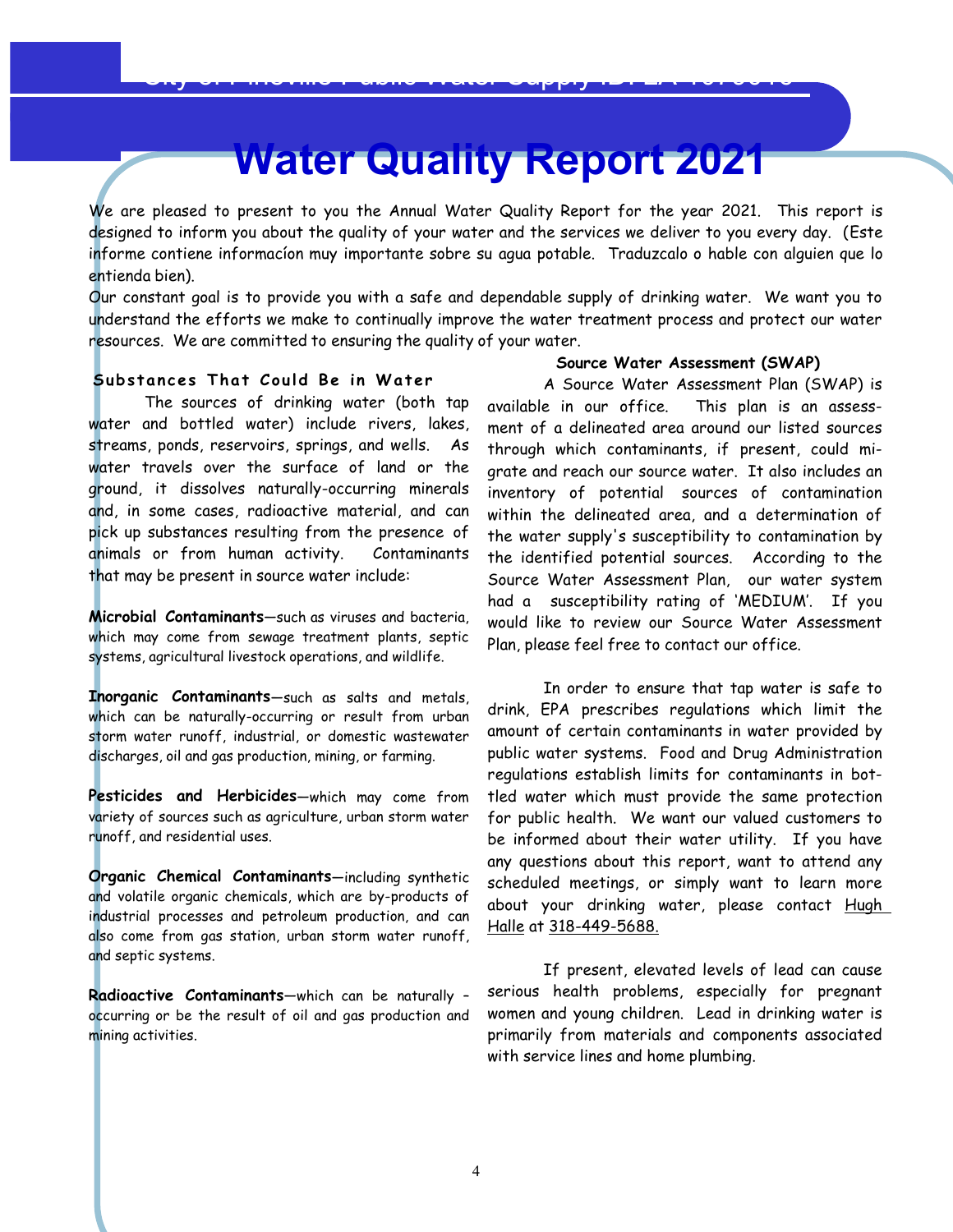CITY OF PINEVILLE WATER SYSTEM is responsible for providing high quality drinking water, but cannot control the variety of material used in plumbing components. When your water has been sitting several hours, you can minimize the potential for lead exposure by flushing your tap for 30 seconds to 2 minutes before using water for drinking or cooking. If you are concerned about lead inyour water, you may wish to have your water tested. Information on lead indrinking water, testing methods, and steps you can take to minimize exposure is available from the Safe Drinking Water Hotline or at http://www.epa.gov/safewater/lead.

The Louisiana Department of Health and Hospitals—Office of Public Health routinely monitors for constituents in your drinking water according to Federal and State laws. The tables that follow show the results of our monitoring during the period of January 1st to December 31st, 2021. Drinking water, including bottled water, may reasonably be expected to contain at least small amounts of some contaminants. The presence of contaminants does not necessarily indicate that water poses a health risk.

In the tables below, you will find many terms and abbreviations you might not be familiar with. To help you better to understand these terms, we've provided the following definitions:

#### **Parts per million (ppm) or Milligrams per liter (mg/L)-**

One part per million corresponds to one minute in two years or a single penny in \$10,000.

#### Parts per billion (ppb) or Micrograms per liter (ug/L)-

One part per billion corresponds to one minute in 2,000 years or a single penny in \$10,000,000.

#### **Picocuries per liter(pCi/L)-**

Picocuries per liter is a measure of the radioactivity in water.

#### **Maximum Residual disinfectant level (MRDL)** –

The highest level of a disinfectant allowed in drinking water. This is convincing evidence that addition of a disinfectant is necessary for control of microbial contaminants.

**Maximum Residual Disinfectant level goal (MRDLG)** – Is the level of <sup>a</sup> drinking water disinfectant below which there is no known or expected risk to health. MRDLGs do not reflect the benefits of the use of disinfectants to control microbial contaminants.

#### **Action Level (AL)-**

This is the concentration of a contaminant which, if exceeded, triggers treatment or other requirements which a water system must follow.

#### **Nephelometric Turbidity Unit (NTU)** -

Is a measure of the clarity or turbidity of water. Turbidity in excess of 5 NTU is just noticeable to the average person.

#### **Treatment Technique (TT)**-

A required process intended to reduce the level of a contaminant in drinking water.

#### **Maximum Contaminant Level (MCL**)-

The "Maximum Allowed" MCL is the highest level of a contaminant that is allowed in drinking water. MCL's are set as close to the MCLG's as feasible using the best available treatment technology.

#### **Maximum Contaminant Level Goal (MCLG)-**

The "Goal" is the level of a contaminant in drinking water below which there is no known or expected risk to human health. MCLGs allow for a margin of safety.

During the period covered by this report we had below noted violations of drinking water regulations:

Our water system tested a minimum on 20 samples per month in accordance with the Total Coliform

Rule for microbiological contaminants. With the microbiological samples collected, the water system collects disinfectant residuals to ensure control of microbial growth. The table below shows the results collected:

| <b>Disinfectant</b> | Date | <b>Result</b> | Unit | Range | <b>MRDL</b> | <b>MRDLG</b> | <b>Typical Source</b> |
|---------------------|------|---------------|------|-------|-------------|--------------|-----------------------|
|                     |      |               |      |       |             |              |                       |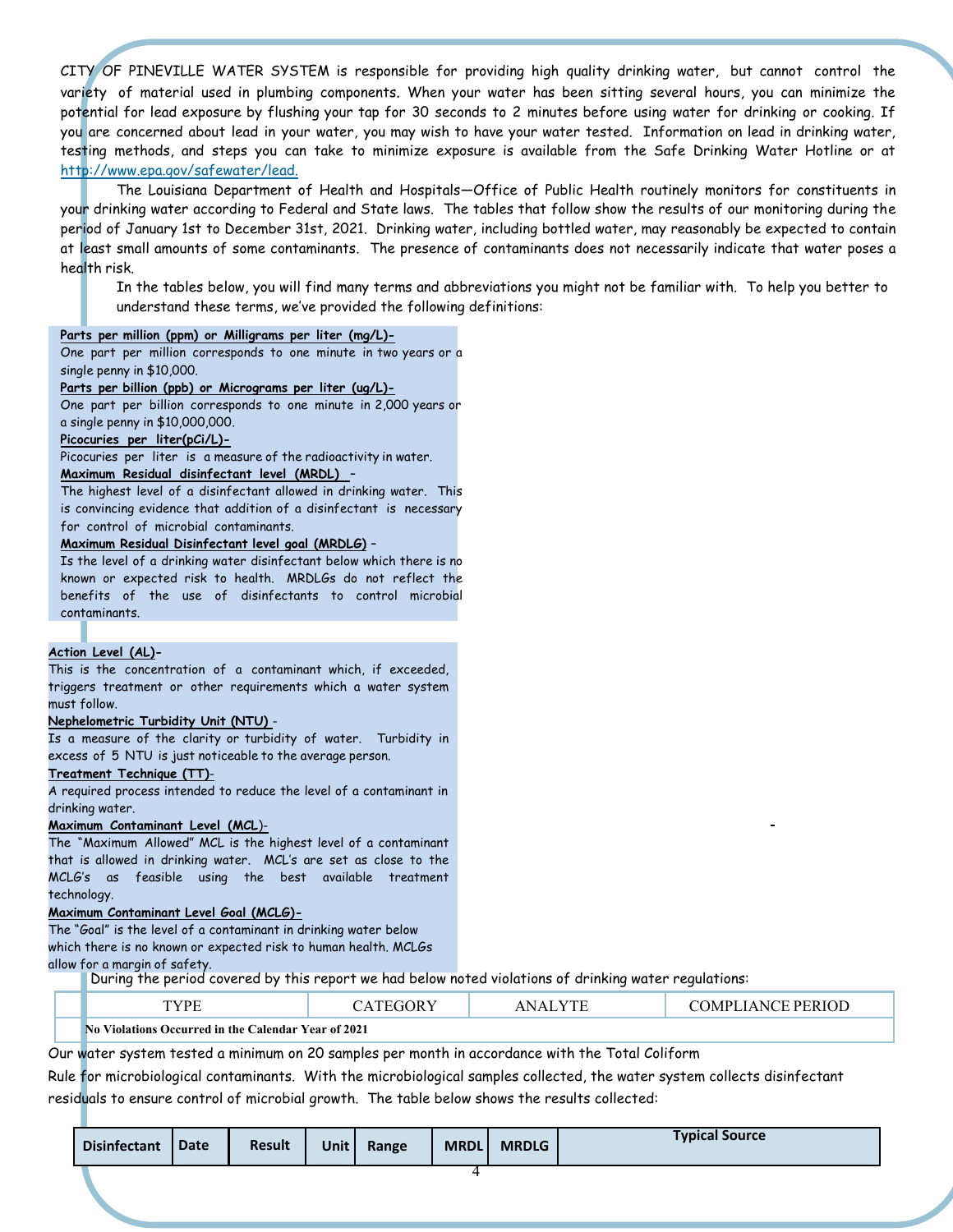|  | Chlorine | 2021 | $\Delta$ | ppm | 2.84<br>24.<br>ັບ.∠− |  |  | e used to control microbes<br>additive<br>water |
|--|----------|------|----------|-----|----------------------|--|--|-------------------------------------------------|
|--|----------|------|----------|-----|----------------------|--|--|-------------------------------------------------|

**Where does my water come from?** City of Pineville water Department customers are fortunate because they enjoy and abundant water supply from one source: the Carnahan Aquifer. The City has 9 wells that pull from this aquifer. As a final step, our water is chlorinated for disinfection purposes prior to sending it into the distribution system and into your home or business.

The following are our wells sites:

| Well                         | <b>Well Source</b>  | Well                       | <b>Well Source</b>  |
|------------------------------|---------------------|----------------------------|---------------------|
| <b>WELL AT LIBUSE</b>        | <b>GROUND WATER</b> | <b>HWY 3128 WELL, EAST</b> | <b>GROUND WATER</b> |
| <b>WELL AT ONEAL</b>         | <b>GROUND WATER</b> | <b>WELL AT RUBY STREET</b> | <b>GROUND WATER</b> |
| <b>WELL AT LAKEVIEW</b>      | <b>GROUND WATER</b> | WELL AT HWY 107            | <b>GROUND WATER</b> |
| <b>WELL AT JEFFERSON HWY</b> | <b>GROUND WATER</b> | WELL AT JANET DRIVE        | <b>GROUND WATER</b> |
| <b>HWY 3128 WELL, WEST</b>   | <b>GROUND WATER</b> |                            |                     |
|                              |                     |                            |                     |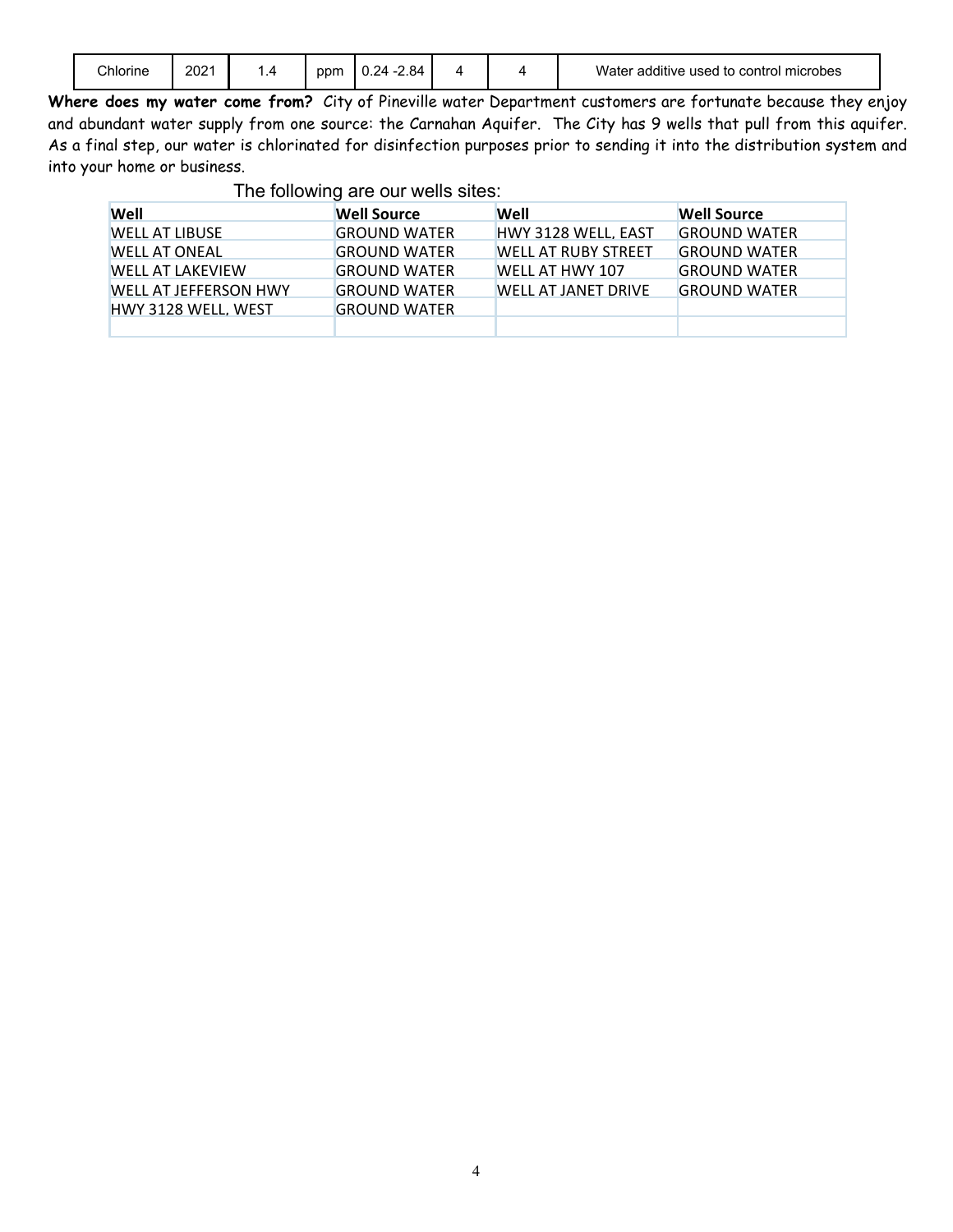|                                                                                                                     | . <i>. .</i>           |                         |            |      |             |  |
|---------------------------------------------------------------------------------------------------------------------|------------------------|-------------------------|------------|------|-------------|--|
| <b>Source Secondary</b><br><b>Contaminants</b>                                                                      | <b>Collection Date</b> | <b>Highest</b><br>Value | Range      | Unit | <b>SMCL</b> |  |
| Our worldunishruanitored foresmented if ferent kinds of contaminant som on very strict sampling schedule.0. The     |                        |                         |            |      |             |  |
| informattion webpress in the sense in those substrances that were detected: our goal is to Meter all detects obelow |                        |                         |            |      |             |  |
| their Pespective maximum/adlaned levels. The 86ate recommends manihaling for centalitisubstances beiss than         |                        |                         |            |      |             |  |
| once perly earthecause the target trations of these substances de mean on ange frequently G/In these cases the      |                        |                         |            |      |             |  |
| most received straight data the and laded, along with the year in which the sample was taken G/L                    |                        |                         |            |      | 0.05        |  |
| <b>IRON</b>                                                                                                         | 7/25/2019              | 0.16                    | $0 - 0.16$ | MG/L | 0.3         |  |
|                                                                                                                     |                        |                         |            |      |             |  |

| <b>Source Water</b><br><b>Regulated</b><br><b>Contaminants</b>  | <b>Collection</b><br><b>Date</b>                            | <b>Highest</b><br>Value | Range       | <b>Unit</b> | $MCL$      | <b>MCLG</b> | <b>Typical Source</b>                                                                                                |  |  |  |  |
|-----------------------------------------------------------------|-------------------------------------------------------------|-------------------------|-------------|-------------|------------|-------------|----------------------------------------------------------------------------------------------------------------------|--|--|--|--|
|                                                                 |                                                             |                         |             |             |            |             |                                                                                                                      |  |  |  |  |
| <b>FLUORIDE</b>                                                 | 7/18/19                                                     | 1.7                     | $0.2 - 1.7$ | ppm         | 4          | 4           | Erosion of natural deposits; Wa-<br>ter additive which promotes<br>strong teeth; Discharge from                      |  |  |  |  |
| <b>ARSENIC</b>                                                  | 7/18/19                                                     | $\overline{2}$          | $0 - 2$     | ppb         | 10         | 0           | ferdisizer afndaturationerpositistorien off<br>from orchards; Runoff from glass and<br>electronics production wastes |  |  |  |  |
| <b>DIQUAT</b>                                                   | 7/25/19                                                     | 0.67                    | $0 - 0.67$  | ppb         | 20         | 20          | Runoff from herbicide use                                                                                            |  |  |  |  |
| <b>Treated Water</b><br><b>Regulated</b><br><b>Contaminants</b> | <b>Collection</b><br><b>Date</b>                            | <b>Highest</b><br>Value | Range       | <b>Unit</b> | <b>MCL</b> | <b>MCLG</b> | <b>Typical Source</b>                                                                                                |  |  |  |  |
|                                                                 | No Detected Pecults were Found in the Calendar Vear of 2021 |                         |             |             |            |             |                                                                                                                      |  |  |  |  |

No Detected Results were Found in the Calendar Year of 2021

| <b>Disinfection</b><br>Radion Byproducts                                      |                                         | <b>Period</b>            | <b>Result</b><br>(Highest LRAA) | Range                           | Unit     | <b>MCL</b> | <b>MCLG</b> | <b>Typical Source</b>                                                                                                                                                                                            |  |
|-------------------------------------------------------------------------------|-----------------------------------------|--------------------------|---------------------------------|---------------------------------|----------|------------|-------------|------------------------------------------------------------------------------------------------------------------------------------------------------------------------------------------------------------------|--|
| RADIUM <sub>(12205</sub> & -<br>228) Source Water                             | COMBINFOTAL HALOACETIC ACIDS<br>7/18/19 | 2021                     | $0 - 27.2$                      | $\beta$ CH $\beta$ 19           | 5        | 060        |             | D By-product of drinking<br>Frosion of natural deposits                                                                                                                                                          |  |
| <b>COMBINEDHM</b><br><b>RADIUM<del>(226 &amp;</del></b><br>228) Treated Water | <del>2/15/19</del>                      | 2021<br><del>1.556</del> | 37<br><del>1.556</del>          | 111<br>14.1<br>$h^{37.7}$<br>ᠳᠬ | ppp<br>σ | 80         |             | By-product of drinking<br><u>. Water chlorinati</u> on<br>— <del>vələri bi halarar uçlayan</del> a                                                                                                               |  |
| <b>GROSS BETA</b><br><b>PARTICLE</b><br><b>ACTIVITY</b><br>Source Water       | 7/18/19                                 | 4.71                     | $0 - 4.71$                      | pCi/l                           | 50       | 0          | level.      | Decay of natural and man-made deposits. Note:<br>The gross beta particle activity MCL is 4 Millirems<br>/year annual dose equivalent to the total body or<br>any internal organ. 50 pCi/l is used as a screening |  |

| Wa | <b>Treated Secondary</b><br><b>Contaminants</b><br><b>IRON</b> |               | <b>Collection Date</b><br>10/11/2021 | 0.16      | <b>Highest</b><br>Value |               | $0 - 0.16$              | Range                       | Unit<br>MGM                                                                            | <b>SMCL</b><br>በ 3 |  |
|----|----------------------------------------------------------------|---------------|--------------------------------------|-----------|-------------------------|---------------|-------------------------|-----------------------------|----------------------------------------------------------------------------------------|--------------------|--|
|    | Lead and<br>Copper                                             | <b>Date</b>   | $90TH$ Per-<br>centile               | Range     | Unit I                  | <b>AL</b>     | <b>Sites</b><br>Over AL |                             | <b>Typical Source</b>                                                                  |                    |  |
|    | COPPER,<br><b>FREE</b>                                         | 2018-<br>2020 | 0.2                                  | $0 - 0.5$ | ppm                     | $\mathbf{.3}$ |                         | wood preservatives          | Corrosion of household plumbing systems;<br>Erosion of natural deposits; Leaching from |                    |  |
|    | LEAD                                                           | 2018-<br>2020 |                                      | $0 - 4$   | ppb                     | 15            |                         | Erosion of natural deposits | Corrosion of household plumbing systems;                                               |                    |  |